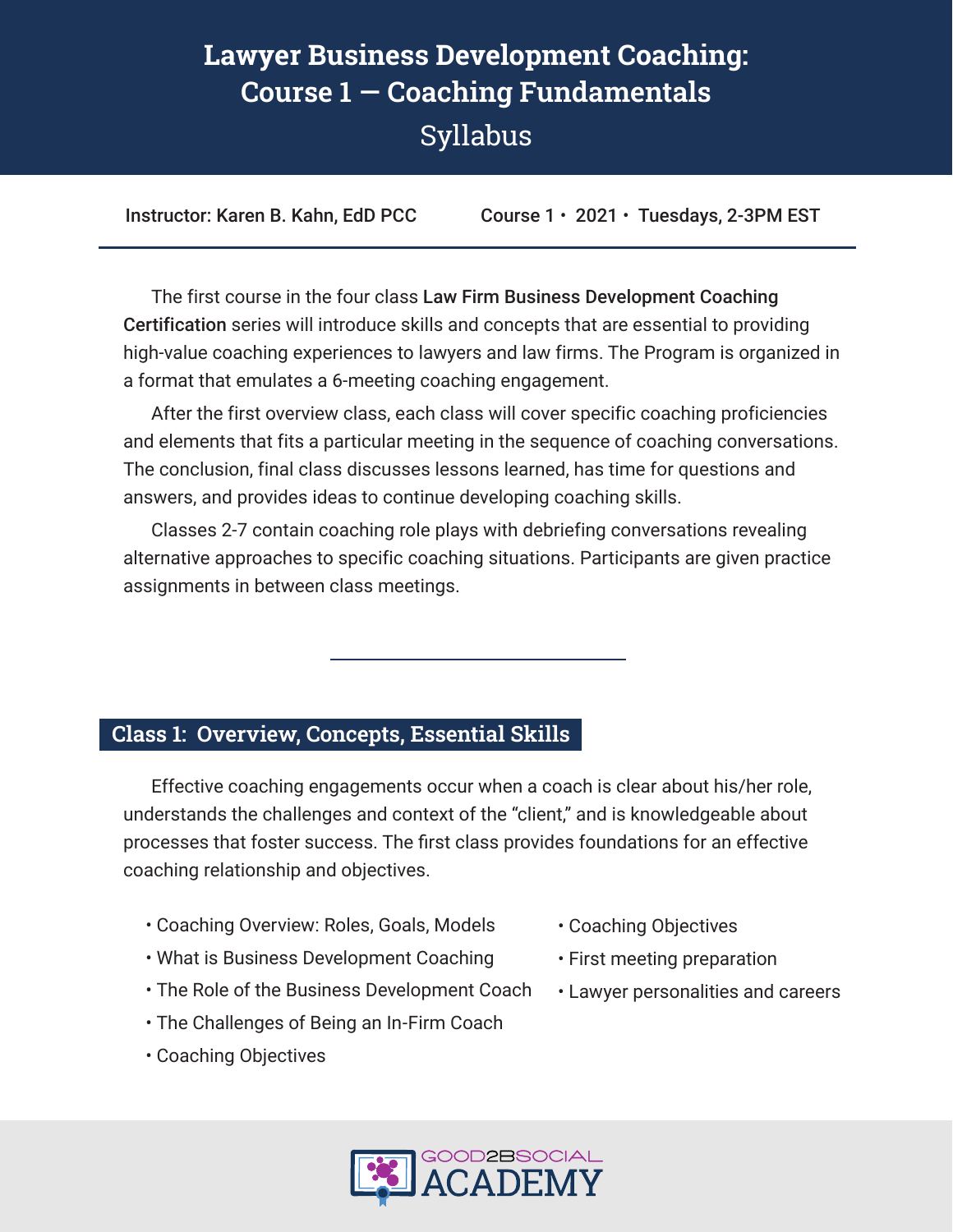#### **Class 2: Creating a Strong Beginning**

The most basic element of coaching is the relationship between coach and lawyer. Therefore, during the first conversation it is essential that the coach establish the basis for credibility, trust, and connection. Also, objectives of the initial discussion include the coach learning about the lawyers' goals and values, explaining the coaching process and clarifying his/her role in fostering the lawyer's success.

- Active Listening
- Coaching Presence
- Introducing the Process
- Connective Questions
- Engaging
- Listening for What's Important
- Listening for Goals
- Explaining the Role of the Coach

## **Class 3: Blending Business Development into the Practice of Law**

Business development is a cornerstone of an attorney's career. It is therefore important that coach and lawyer have a thorough conversation about the scope and particulars of a lawyer's practice in addition to the contribution he/she wants business generation to play in his/her definition of success, and areas of his/her practice that are most fulfilling and challenging.

Since rainmaking success is an individualistic pursuit, it is critical that the coach listen and ask questions that will lead him/her towards developing a comprehensive picture of the lawyer's strengths, values, comfort zone, life style and goals.

- Exploratory Questions
- Listening for What They Want
- Facilitating a Vision
- Understanding their practice
- Understanding Their Practice
- Putting Goal Setting into a Context
- Setting the Stage for Success

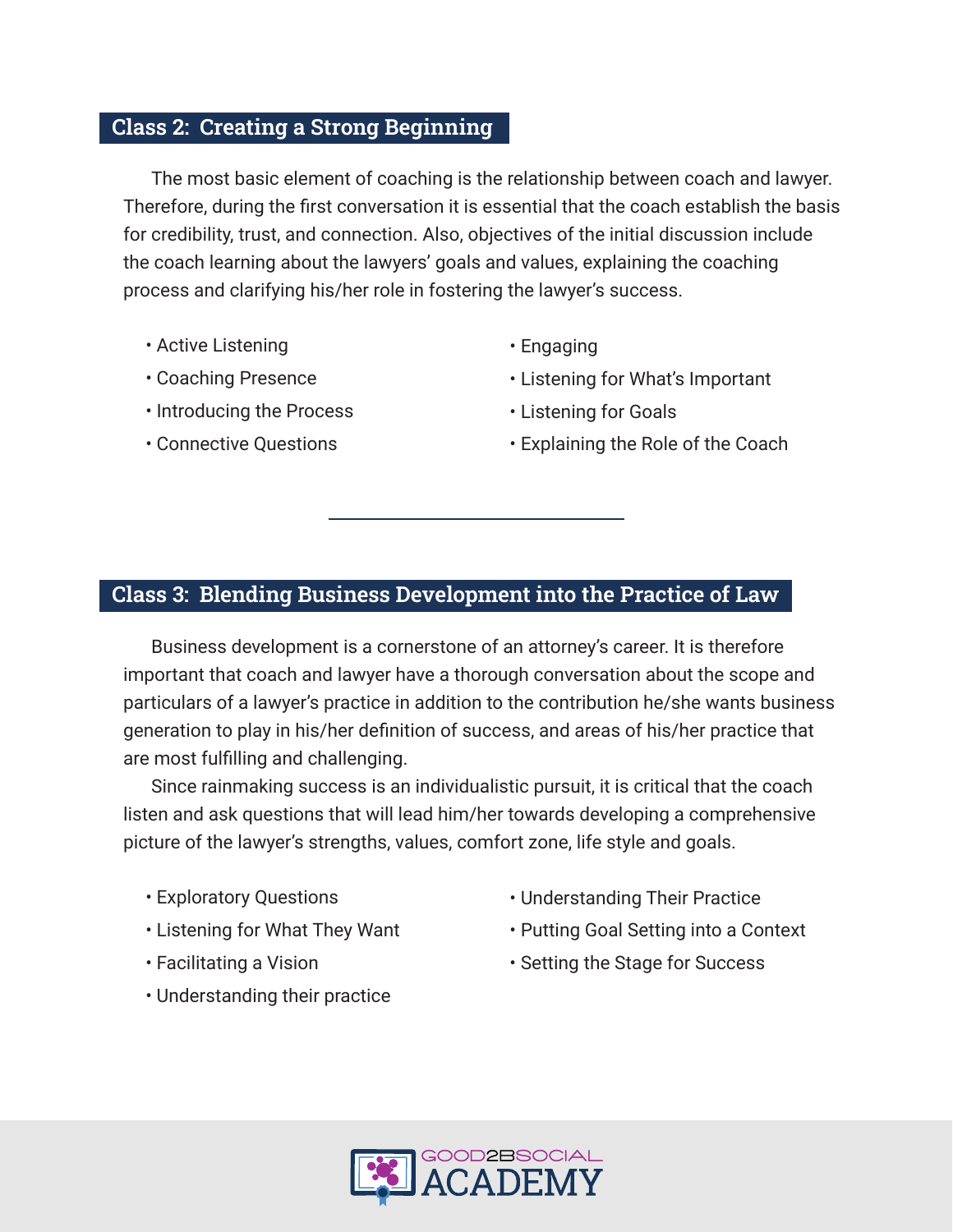#### **Class 4: From Vision to Gameplan**

Given the various pressures in lawyers day, successful rainmaking efforts require efficient and effective action. When goals and direction have been discussed and defined the coach begins to help the lawyer create an action plan that is sustainable within the (usual) context of his/her busy life.

- Moving from One Session to the Next
- Introducing and Explaining New Ideas
- Creating and Sustaining Motivation
- Directive Listening, Maintaining a Strategic Path

#### **Class 5: Sustaining Momentum**

As coaching sessions move forward, the competition for a lawyer's time and attention is inevitable. Focus on business development activities typically becomes a second priority. At this stage in a coaching engagement, a coach is challenged to keep the lawyer motivated and help him/her discover ways to efficiently select and take relationship-building actions..

- "Homework"
- Accountability
- Encouragement
- Displaying the Value Proposition of coaching
- Ways to Take Action 15 Minutes per Day